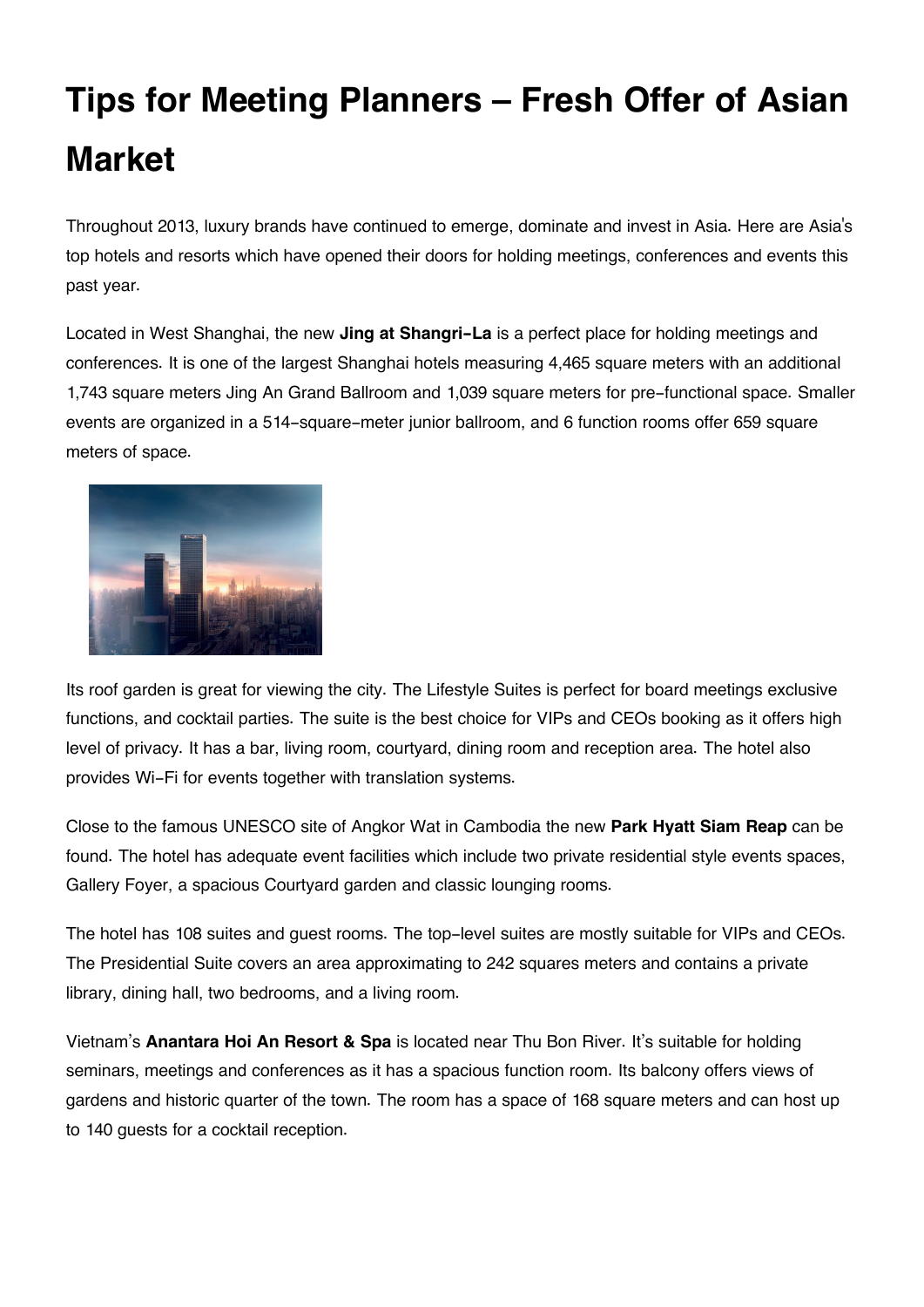

New in the Chinese capital, **Conrad Beijing** offers a great view of Beijing city's skyline and to some extend Tuanjie Lake Park. It has a large conference space with its ballroom covering 5,626 square feet. Seated in a theater style, the room can accommodate 570 people.

The business center of Philippines, the City of Makati, is home to **Raffles Makati**. The hotel can accommodate large groups since its ballroom measures 859 square meters and can accommodate 720 guests. Additionally, the hotel has small rooms which can accommodate 30 guests. Raffles Makati hotel has catering menus which offer both Asian and western cuisines. Their in-house technical team has the capacity to handle even complicated setups.

**W Guangzhou** hotel in China has a wide event space which approximates to 2,000 square meters. The largest meeting space aptly called Great Room is 7,000 square feet large and can hold up to 800 guests. Additionally, there are six studios which can accommodate 36 guests. On the hotel's fifth floor, there is a special glass house which together with the hotel garden provides ample seating for outdoor and indoor events.



Located in Tianjin China, **Ritz-Carlton** is another newly opened resort. It has the largest ballroom in the city with a space of 11,302 square feet. This space can hold 1,000 guests all seated in a theater style. Additionally, the hotel has an underground parking lot which is good for both VIPs and CEOs who require their own privacy. To access the hotel underground parking lot, Ritz-Carlton has direct elevators. The hotel has a foyer and a meeting room which is open to the resort courtyard for outdoor meetings and events. The surrounding environment makes it a suitable hotel for holding seminars, important meeting and conferences.

## Date: 2013-12-30

## Article link: